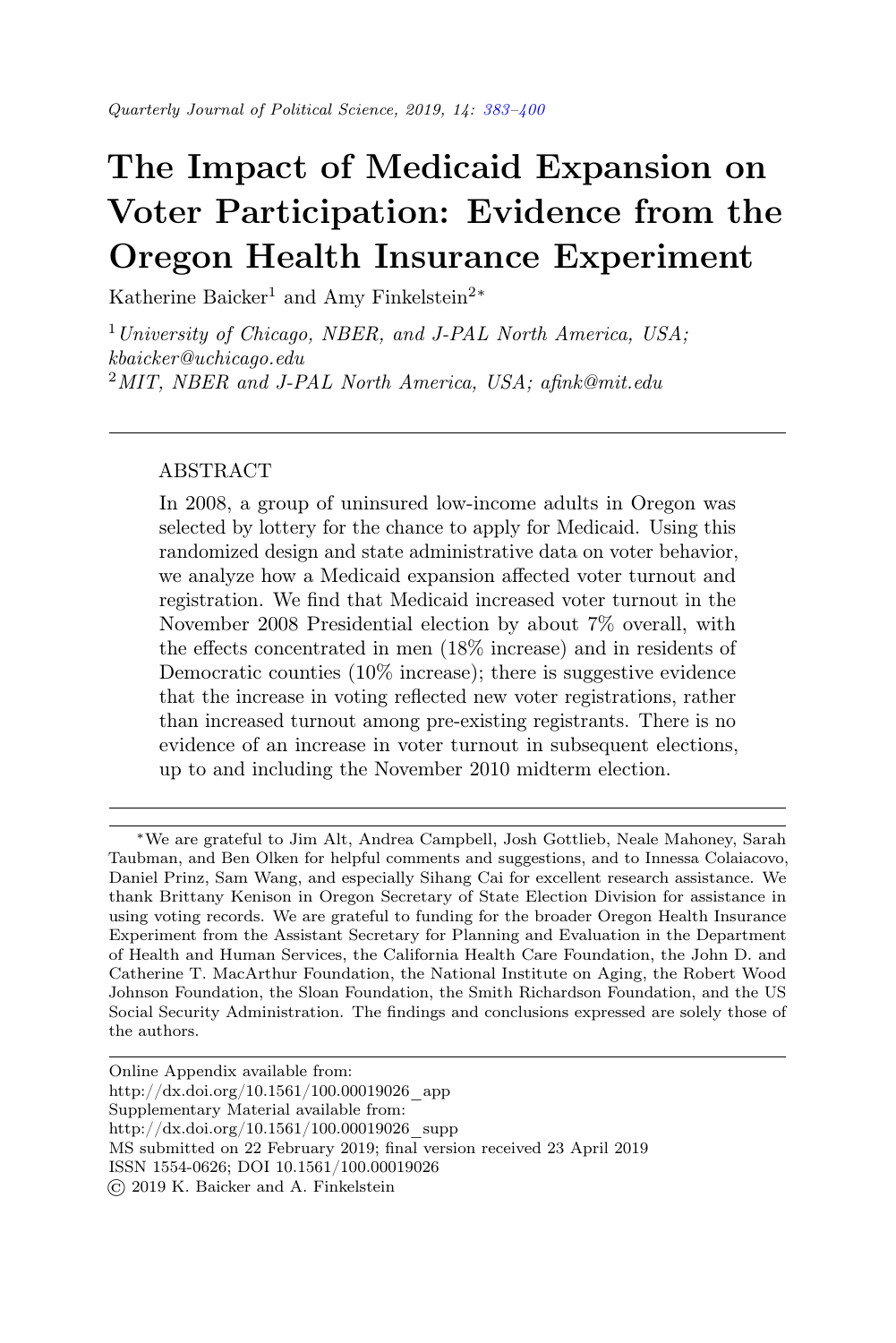#### Keywords: Medicaid; voting; political participation

The interaction between government policy and political participation is central to questions in political science, political economy, and public economics. We focus on the impact on voter participation of a specific, means-tested government policy: Medicaid. Medicaid is operated as a partnership between the state and federal governments to provide public health insurance to lowincome individuals. It is the largest means-tested program in the United States; at over \$550 billion in expenditures in 2016, it dwarfs the next largest meanstested programs (food stamps (SNAP) and the Earned Income Tax Credit, each of which were only about \$70 billion in  $2016$  $2016$  $2016$ .<sup>1</sup>

We examine how expanding Medicaid to previously uninsured low-income adults affected voter turnout and registration. Credibly identifying the causal impact of a policy on political behavior is challenging (Campbell, 2012). The expansion of Medicaid is no exception: Medicaid recipients differ from the uninsured in many ways — such as, for example, socio-economic status and health — that may directly affect voter participation. The confounding factors make it difficult to make inferences about the causal impact of Medicaid from observational comparisons of voting behavior of Medicaid enrollees compared to similar uninsured individuals.

In 2008, Oregon used a lottery to allocate a limited number of slots in its Medicaid program, Oregon Health Plan (OHP) Standard, for low-income, previously uninsured adults (aged 19–64). The state drew names at random from a waiting list of approximately 90,000 for 10,000 available slots. Those selected were able to apply for OHP Standard and, if found eligible, to enroll. Oregon's use of a lottery offers the opportunity to assess the effect of Medicaid coverage using a randomized evaluation design that is not contaminated by confounding factors.

Prior work on the Oregon Health Insurance Experiment used the lottery as an instrument for Medicaid coverage and examined the impact of Medicaid on health care use, health outcomes, and financial outcomes over the first two years (Baicker et al., 2013, 2014; Finkelstein et al., 2012, 2016; Taubman et al., 2014). It found that Medicaid increased health care use across a wide range of settings — including hospital admissions, emergency room visits, prescription drugs, primary care, and preventive care; where it was possible to analyze time patterns, these effects appear persistent over the first two years of coverage. The prior work on the Oregon Experiment also found that Medicaid improved financial security — reducing unpaid medical bills and out of pocket medical spending and virtually eliminating the risk of catastrophic out of pocket medical spending — but had no impact on employment or earnings.

<span id="page-1-0"></span><sup>&</sup>lt;sup>1</sup>See Center for Medicare & Medicaid Services (2018), Department of Agriculture (2017), and Internal Revenue Service (2016).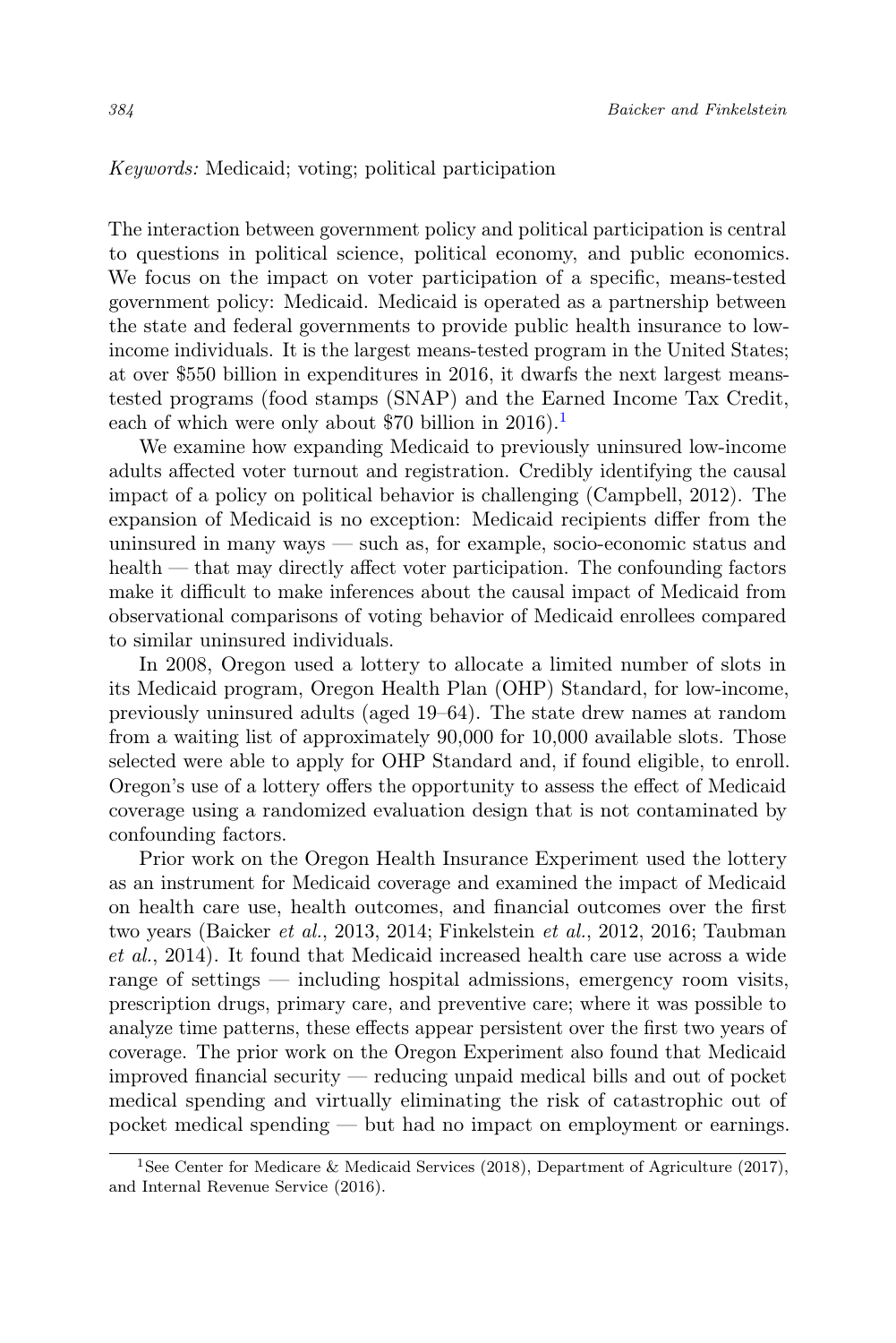Finally, it found that Medicaid reduced depression and improved self-reported health, but had no detectable impacts on several measures of physical health.

We now use the random selection in the lottery to study, for the first time, impacts on voter participation. To do so, we link administrative data on lottery participants, whether they won the lottery, and their Medicaid enrollment, to Oregon's statewide voter lists. These allow us to analyze voter turnout in elections from November 2006 through November 2010, and voter registration as of June 2010. Prior to looking at the data on outcomes for the treatment group, all of the analyses presented in the main text were pre-specified and publicly archived in a detailed analysis plan.[2](#page-2-0)

We analyze the impact of Medicaid on voter participation, using random selection by the lottery (which occurred from March through September 2008) as an instrument for Medicaid coverage. The results indicate that Medicaid increased voter turnout in the November 2008 presidential election. Overall, Medicaid increased voter turnout by 2.5 percentage points (standard error  $=$ 0.014), or about 7% relative to the 34% mean turnout in the control group. The impact was particularly pronounced for men, for whom Medicaid increased turnout by 5.4 percentage points (standard error  $= 1.86$ ), or about 18\%, and for residents in Democratic counties, for whom Medicaid increased turnout by 3.6 percentage points (standard error  $= 1.8$ ), or about 10%.

We also find some evidence that Medicaid increased voter registration, although the results were statistically insignificant. Intriguingly, however, the statistically insignificant increases in registration are roughly the same magnitude as the increase in turnout, and similarly concentrated among males and among residents of Democratic counties. We interpret this as suggestive evidence that the increase in voter turnout may reflect the behavior of newly registered voters. We find no evidence of increased turnout in subsequent state-wide and local elections after November 2008 and before November 2010, or in the statewide general election in November 2010. We are unable to study the impacts of the 2008 lottery on voting beyond the 2010 elections because after that point, individuals who had been in the control group were given the opportunity to sign up for a new lottery, effectively ending the experiment.

We note two important limitations or nuances to our findings. First, our results do not necessarily generalize to other actual or potential Medicaid expansions. As discussed in more detail in prior work on the Oregon Health Insurance Experiment, our results should be interpreted in light of the particular characteristics of the study population and the specific nature and timing of the Oregon Medicaid expansion (Finkelstein et al., 2012).

<span id="page-2-0"></span><sup>&</sup>lt;sup>2</sup>The analysis plan, posted in September 2015, is available at  $\frac{http://www.nber.org/}{http://www.nber.org/}$  $\frac{http://www.nber.org/}{http://www.nber.org/}$  $\frac{http://www.nber.org/}{http://www.nber.org/}$ [oregon/documents/analysis-plan/analysis-plan-voting-2015-09-23.pdf.](http://www.nber.org/oregon/documents/analysis-plan/analysis-plan-voting-2015-09-23.pdf)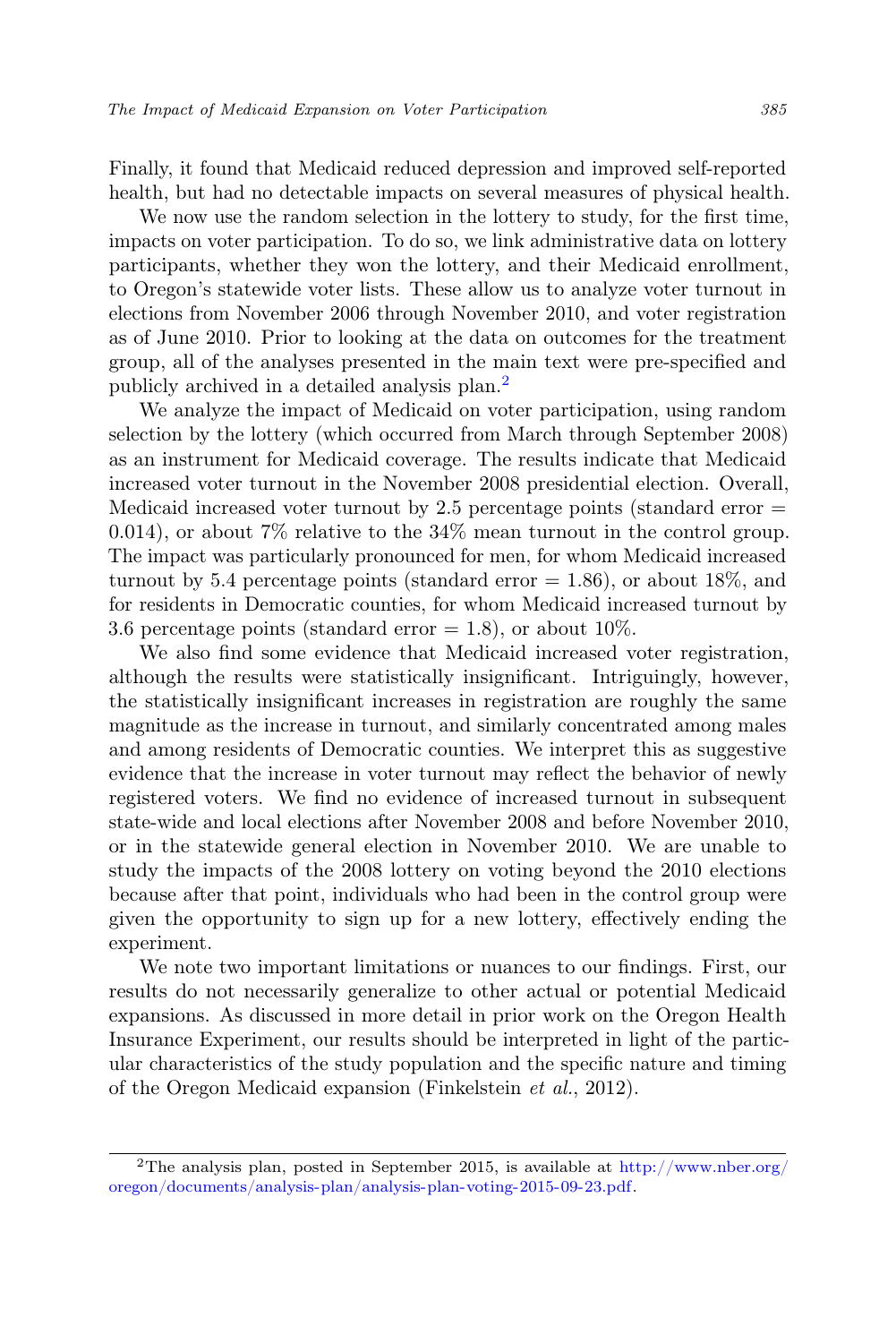Second, following prior work we use lottery selection as an instrument for Medicaid coverage. These instrumental variable (IV) estimates are based on the exclusion restriction that the only channel through which winning the lottery affected voting was via its impact on receiving Medicaid coverage. However, the exclusion restriction is potentially violated when analyzing voting behavior. It is possible, for example, that "winning" something from the government affects voting behavior directly (see, e.g., Mettler, 2005). In addition, applying for Medicaid could increase voting — whether or not the applicant ultimately received Medicaid — given that, under the 1993 National Voter Registration Act, public assistance offices are, in principle (although compliance varies), required to offer clients voter registration forms and assistance (Michener, 2016). In this case, the results should be interpreted as the impact of expanding Medicaid eligibility, rather than the impact of expanding Medicaid coverage. We therefore also present intent-to-treat estimates of the impact of winning the lottery (i.e., the ability to apply for Medicaid); by construction, these estimates are one-fourth the size of the IV estimates of the impact of Medicaid coverage (because winning the lottery increased the probability of Medicaid by about onefourth). Arguably, the impact of expanded eligibility is as, or more, interesting than the impact of coverage per se, because eligibility, unlike receipt, is a policy lever that the government can directly control (see, e.g., Gruber, 1997).

## Medicaid and Political Participation: Potential Channels and Existing Evidence

A priori, the sign as well as the magnitude of any impacts of means-tested programs on political participation are ambiguous, and may vary depending on their specific design. Broadly speaking, the literature focuses on two potential mechanisms for policy feedback  $-$  i.e., ways in which today's policies can influence future political participation. These are: *resource effects* — redistributing resources in a way that can affect political behavior — and interpretive effects changing the ways individuals perceive political institutions as well as their relationship with those institutions (Campbell, 2012; Pierson, 1993).

It has been well documented that wealthy people are more likely to vote than the poor (Highton and Wolfinger, 2001; Leighley and Nagler, 2014), although the causal impact of resources on voting — as opposed to other correlates such as education or church involvement — is unclear (Brady et al., 1995; Mettler and Stonecash, 2008; Wolfinger and Rosenstone, 1980). Evidence from the Oregon experiment (e.g., Baicker et al., 2013; Finkelstein et al., 2012) as well as quasi-experimental studies of recent Medicaid expansions (Hu et al., 2016; Mazumder and Miller, 2016) indicates that Medicaid lowers out-of-pocket medical spending and medical debt. Thus, Medicaid may increase political participation by increasing economic resources.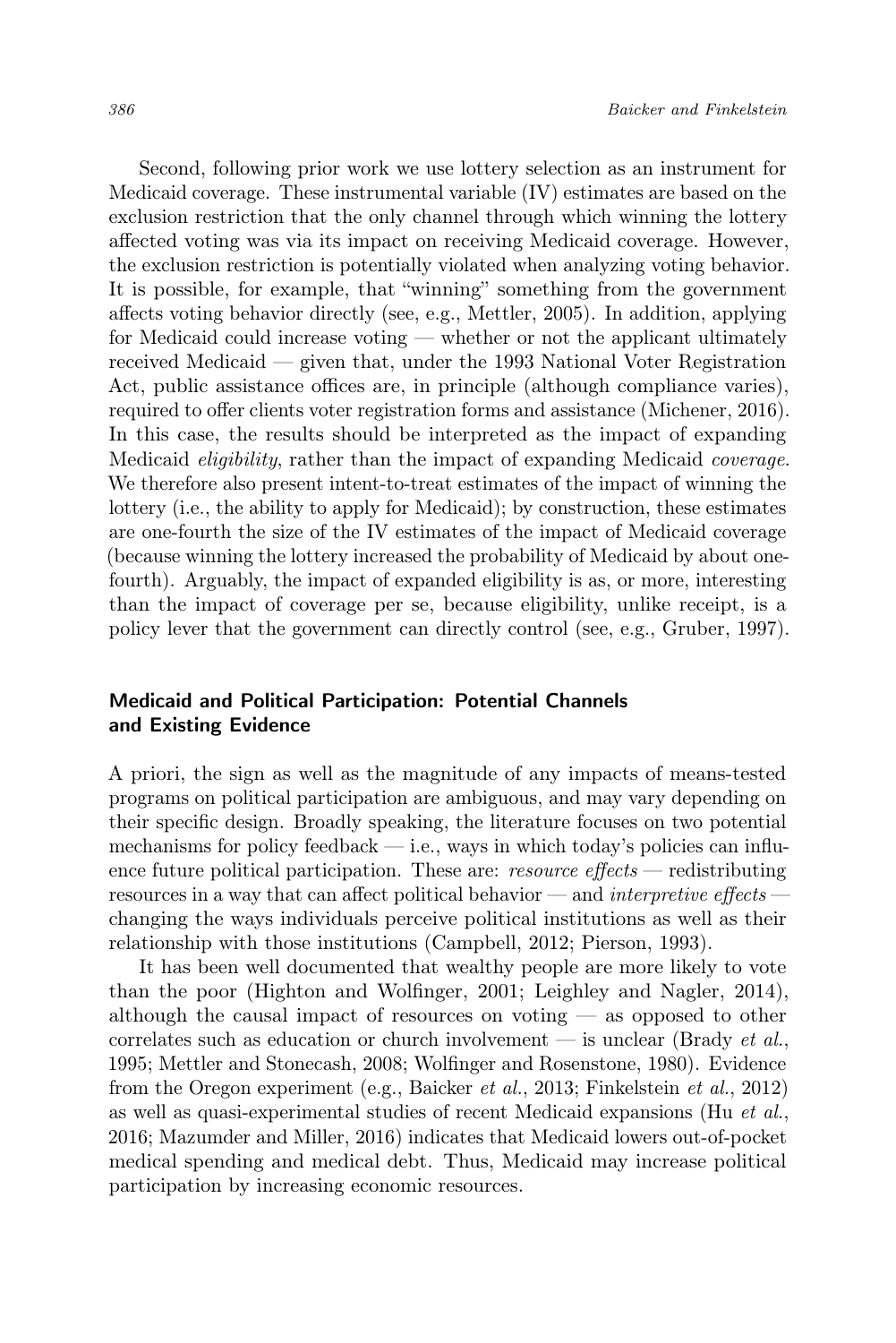Another potential resource effect may be via an impact of Medicaid on improving recipients' health. Poor health may discourage political participation by directing attention to personal matters and away from political ones, and by inhibiting the cognitive abilities and civic skills required for participation (Blais, 2000; Pacheco and Fletcher, 2015). Evidence from the Oregon experiment on health impacts is mixed; it indicates that Medicaid improved self-reported health and reduced depression, but had no detectable impact on measures of physical health (Baicker et al., 2013; Baicker and Finkelstein, 2013; Finkelstein et al., 2012). Reductions in depression may potentially increase individuals' sense of political efficacy, and hence their political participation (Ojeda, 2015).

Medicaid may also have interpretative effects, but the sign of such interpretative effects is a priori ambiguous. Universal programs may convey messages of inclusion and empowerment, which then create positive psychological effects and encourage political participation (Skocpol, 1991; Wilson, 1987). Means-tested programs such as Medicaid, however, may undermine political participation by conveying negative lessons about the quality and nature of government as well as encouraging feelings of powerlessness (Campbell, 2012; Schneider and Ingram, 1993; Soss, 1999, 2002). On the other hand, the interpretative effects of means tested programs could be positive: endorsement of welfare programs by major parties and politicians could dampen or even reverse the negative stigmatizing effects (Clinton and Sances, 2018), as could expanded Medicaid eligibility.

Empirical evidence from randomized trials and regression discontinuity designs in developing countries suggests that means-tested government benefits increase voter turnout (e.g., Labonne, 2013; Manacorda et al., 2011; O, Ana L. De La, 2013; Pop-Eleches and Pop-Eleches, 2012). However, in the United States, where relatively fewer causal estimates of the impact of meanstested benefit receipt on voting are available, the existing studies are mixed. Gay (2012) looks at the impact of the Moving to Opportunity randomized experiment on housing mobility on voting, and finds that receipt of public housing assistance reduced voter turnout; she provides some suggestive evidence that this was due to the disruption of social networks associated with moves to better neighborhoods. Dave et al. (2016) use the quasi-experimental variation in the timing of different state welfare reforms in the early 1990s, and find that welfare reform — which aimed to reduce dependence on cash welfare increased voter turnout among low-income women, with effects confined to presidential elections.

In our specific context of Medicaid, several prior papers have tried to examine the impact of Medicaid on voter participation (e.g., Michener, 2017), but the challenges to identifying causal effects have been substantial. To try to surmount these challenges, two recent papers have analyzed the relationship between geographic changes in Medicaid coverage arising from the 2014 Medicaid expansions under the ACA and geographic changes in voter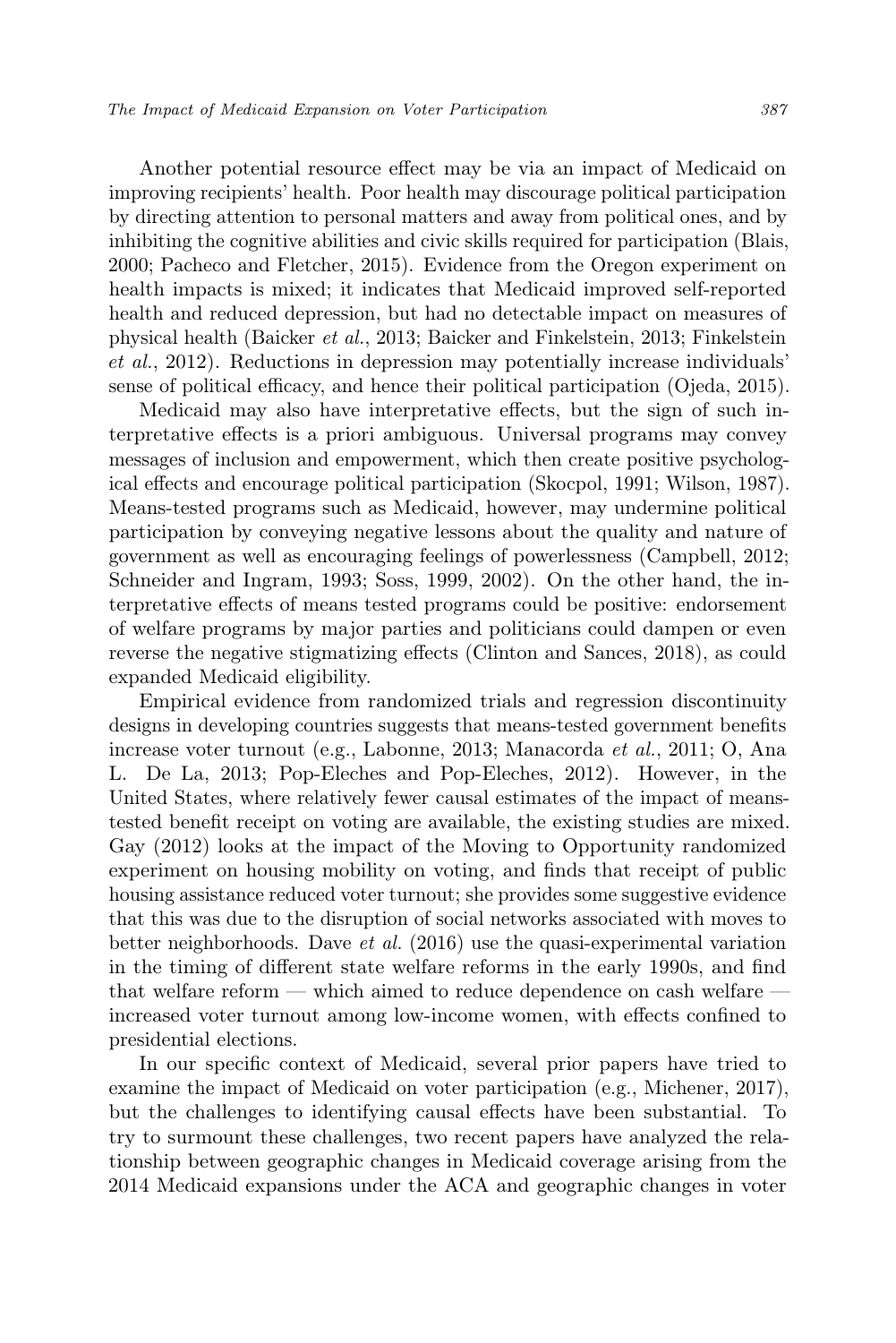participation. Haselswerdt (2017) estimates that increases in Medicaid enrollment increased voter turnout in the 2014 Congressional elections. Clinton and Sances (2018) estimate that Medicaid increased voter registration in 2014 (with effects persisting through 2016), and increased voter turnout in 2014 but not in 2016.

## Intervention and Data

#### Randomization and Intervention

Oregon opened a waiting list for a previously closed Medicaid program in early 2008 and then conducted eight lottery drawings from the waiting list between March and September 2008. Selected individuals won the opportunity — for themselves and any household member — to apply for health insurance benefits through Oregon Health Plan Standard (OHP Standard). OHP Standard provides benefits to low-income adults who are not categorically eligible for Oregon's traditional Medicaid program. To be eligible, individuals must be: aged 19–64; not otherwise eligible for Medicaid or other public insurance; Oregon residents; US citizens or legal immigrants; without health insurance for six months; with income below the federal poverty level and assets below \$2,000. Among the randomly selected individuals, those who completed the application process and met these eligibility criteria were enrolled in OHP Standard. OHP Standard provides relatively comprehensive medical benefits (including prescription drug coverage) with no consumer cost sharing and low monthly premiums (between \$0 and \$20, based on income), provided mostly through managed care organizations. The lottery process and OHP Standard have been described in more detail elsewhere (Finkelstein *et al.*, 2012).

Starting in the fall of 2009, the state conducted a new lottery for OHP Standard. As part of this new lottery, the state mailed postcards to those on the original list that were not selected (our controls) asking if they would like to be included in this second lottery. Those who returned the postcard were added to the new waiting list and an initial draw was done just from that group. By the end of 2010, all of the controls had been given the opportunity to sign up for this new lottery. Our analysis therefore does not extend beyond 2010.

## Data Sources

#### Lottery List and Medicaid Enrollment

The state provided us with a list of everyone who signed up for the lottery including their name and basic self-reported demographics — and whether and when they were selected. The lottery list provides the basic demographics that we use in our heterogeneity analysis, including gender, age, whether the primary language is English, and whether the zip code of residence is in a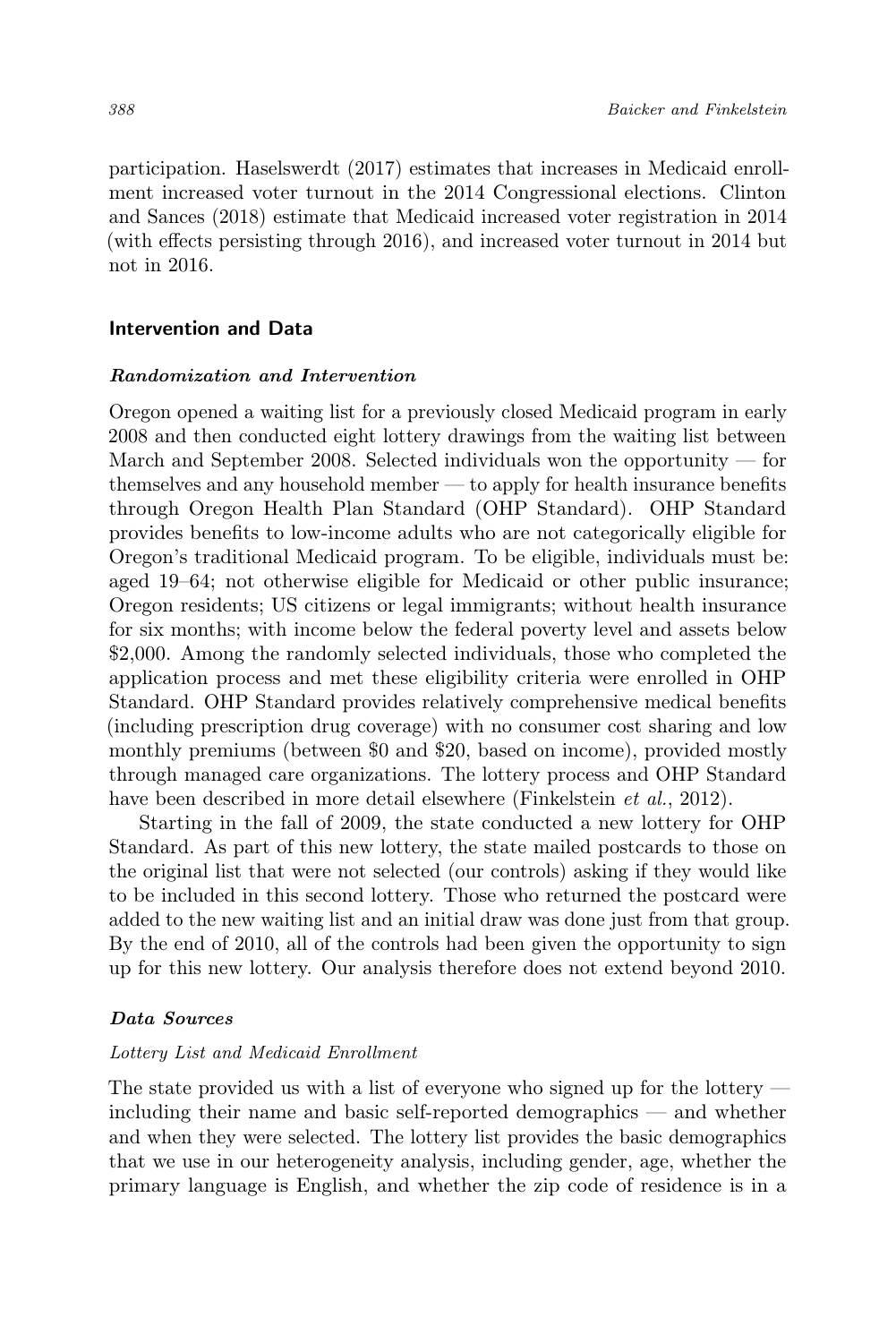Democratic county, defined as a county in which the majority voted for Obama in 2008; we refer to these as lottery list variables. The state also provided detailed data on Medicaid enrollment for every individual on the list. We use this to construct our primary measure of insurance coverage during the study period. Both data sets are analyzed and described in detail elsewhere (see Finkelstein et al., 2012).

#### Voting Data

The novel data used in this analysis are the voting data. Statewide voter lists are maintained by Oregon's Office of the Secretary of State, Elections. The data contain individual-level information on whether the individual is registered to vote as of the data's date (and if so the current political party registration, if any), and whether the individual voted in various prior elections. Elections in the data include both statewide elections (such as the November 2008 general election) and local elections in which certain districts vote on particular measures or elect local politicians (e.g., school-board members).

The data also contain the full name, date of birth, and gender of each individual on the list, which we used to probabilistically match to the lottery study population, using standard techniques used previously with this population (e.g., Baicker et al., 2014; Finkelstein et al., 2016; Finkelstein et al., 2012; Taubman et al., 2014). Those on the lottery list who did not appear in the voter registration records were assumed not registered (as well as have not voted).

We use two main data sets in our analysis: one that we obtained in June 2010 (hereafter 2010 data) and one that we obtained in July 2013 (hereafter 2013 data). Two main differences are present between the two data pulls. First, they provide information on current registration as of different dates. Second, the 2010 data contain voting information on elections from May 2008 through May 2010; by contrast, the 2013 file contains voting data on elections from May 2006 through May 2012, but omits some smaller local elections included in the 2010 data. As a result, we are able to control for pre-lottery voting behavior using the 2013 file, but not the 2010 file. We supplement both files with a cancelled voter file that we obtained in June 2015 and used to replace a small number of missing voting records for registered individuals in the two main files. Appendix A (pp. 2–7) provides more detail on the data construction.

## Analytic Framework

Our analytical framework follows the standard approach we have used in our prior analyses of the Oregon Lottery. We briefly summarize it here.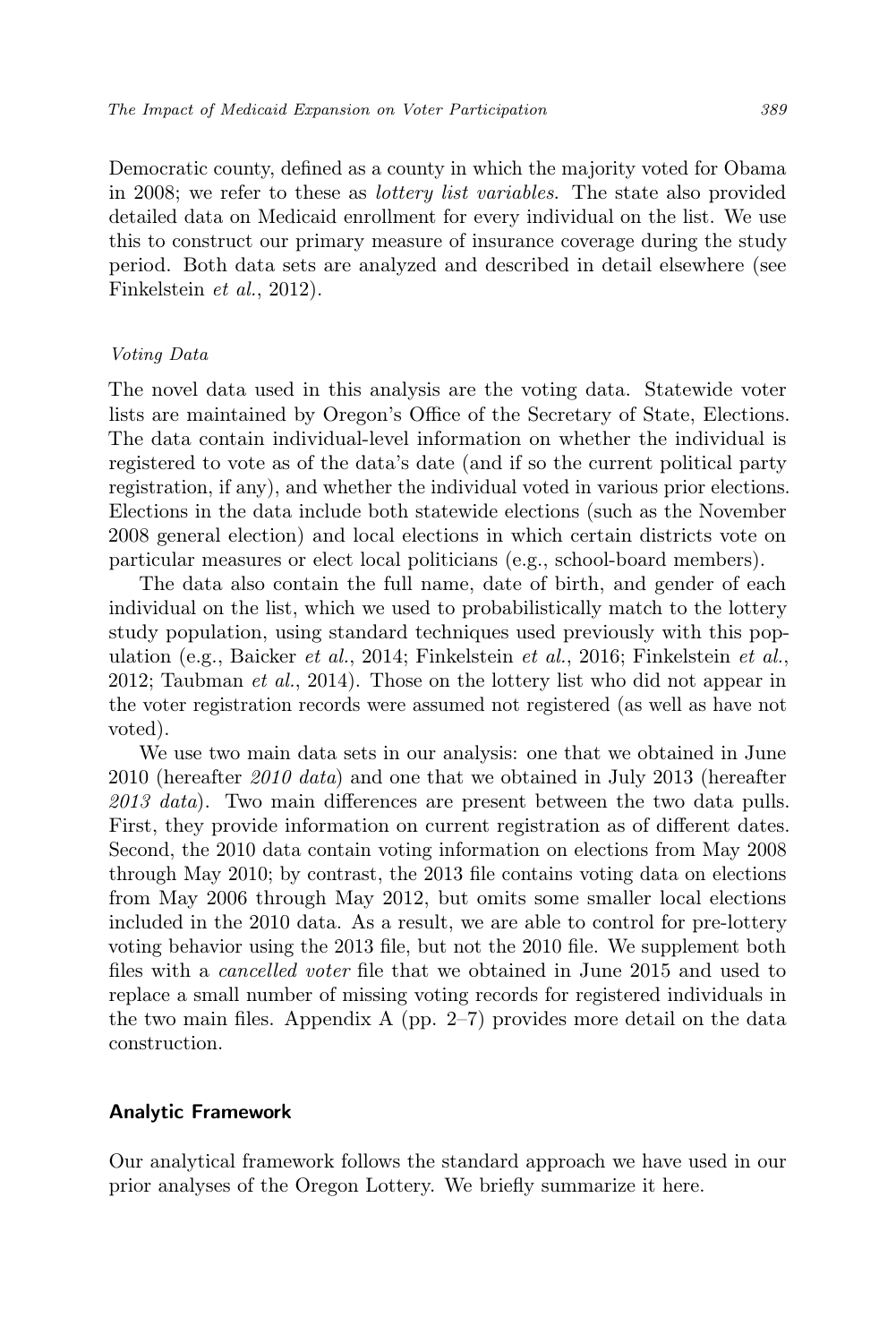#### Intent-to-Treat Effect of the Lottery (ITT)

Our treatment group is comprised of those selected in the lottery and our controls are those who were not. We estimate the intent-to-treat (ITT) effect of winning the lottery (i.e., the difference between treatment and controls) by fitting the following OLS equation:

<span id="page-7-0"></span>
$$
y_{ih} = \beta_0 + \beta_1 \text{LOTTERY}_h + X_{ih}\beta_2 + V_{ih}\beta_3 + \varepsilon_{ih}
$$
\n<sup>(1)</sup>

where *i* denotes an individual and *h* denotes a household.

LOTTERY is an indicator variable for whether or not household  $h$  was selected by the lottery. The coefficient on LOTTERY  $(\beta_1)$  is the main coefficient of interest, and gives the average difference in (adjusted) means between the treatment group (the lottery winners) and the control group (those not selected by the lottery); it is interpreted as the impact of being able to apply for OHP Standard through the Oregon lottery.

We denote by  $X_{ih}$  the set of covariates that are correlated with treatment probability (and potentially with the outcome) and therefore must be controlled for so that estimates of  $\beta_1$  give an unbiased estimate of the relationship between winning the lottery and the outcome. In all of our analyses,  $X_{ih}$  includes indicator variables for the number of individuals in the household listed on the lottery sign-up form (hereafter household size); although the state randomly sampled from individuals on the list, the entire household of any selected individual was considered selected and eligible to apply for insurance. As a result, selected (treatment) individuals are disproportionately drawn from households of larger household size. In all of our analyses, we cluster the standard errors on the household identifier because the treatment is at the household level.

We denote by  $V_{ih}$  a second set of covariates that can be included to potentially improve power by accounting for chance differences between treatment and control groups in variables that may be important determinants of outcomes. These covariates are not needed for  $\beta_1$  to give an unbiased estimate of the relationship between winning the lottery and the outcome, given that they are not related to treatment status, but may improve the precision of the estimates by explaining some of the variance in the outcome. Our primary analysis includes no such  $V_{ih}$  covariates, but we also show that our results are robust to including pre-lottery voting behavior as an additional,  $V_{ih}$  covariate.

#### Local Average Treatment Effect of Medicaid (LATE)

The intent-to-treat estimates from Equation [\(1\)](#page-7-0) provide an estimate of the causal effect of winning the lottery (i.e., winning the opportunity to apply for OHP Standard). This provides an estimate of the net impact of expanding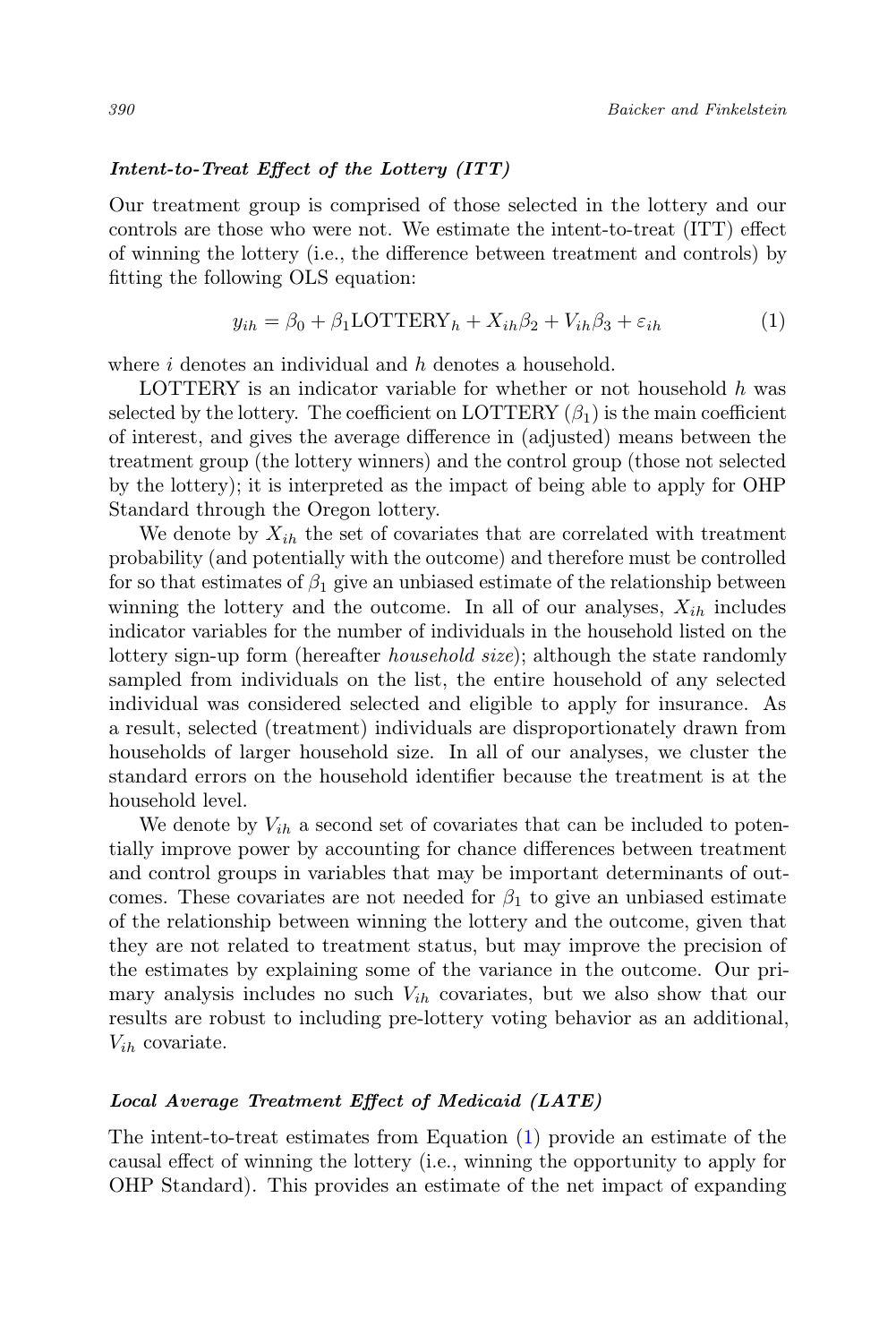eligibility for public health insurance. We are also interested in the impact of insurance coverage itself. We model this as follows:

<span id="page-8-0"></span>
$$
y_{ih} = \pi_0 + \pi_1 \text{INSURANCE}_{ih} + X_{ih}\pi_2 + V_{ih}\pi_3 + \nu_{ih}
$$
 (2)

where INSURANCE is a measure of insurance coverage and all other variables are as defined in Equation [\(1\)](#page-7-0). Specifically, following prior work on the Oregon Health Insurance Experiment, we define INSURANCE as an indicator variable for Medicaid coverage at any point from the first lottery notification through the latest outcome analyzed. The prior work on the Oregon Health Insurance Experiment found that the lottery had no impact on non-Medicaid sources of insurance coverage, such as private insurance (Finkelstein et al., 2012).

We estimate Equation [\(2\)](#page-8-0) by two-stage least squares (2SLS), using the following first-stage equation:

<span id="page-8-1"></span>
$$
INSURANCE_{ih} = \delta_0 + \delta_1 \text{LOTTERY}_h + X_{ih}\delta_2 + V_{ih}\delta_3 + \mu_{ih} \tag{3}
$$

in which the excluded instrument is the variable LOTTERY. Prior work on the Oregon Health Insurance Experiment discussed this first-stage relationship in detail. The first stage (i.e., impact of winning the lottery on probability of being enrolled in Medicaid during the one- or two-year study period) is about 0.25. This is primarily due to incomplete takeup among lottery winners: only about 60% of those who won sent back applications, and about half of those who sent back applications were deemed ineligible, primarily due to failure to meet the income eligibility threshold (Finkelstein *et al.*, 2012).

We interpret the coefficient on insurance from instrumental variable estimation of Equation [\(2\)](#page-8-0) as the local average treatment effect of insurance, or LATE (Imbens and Angrist, 1994). In other words, our estimate of  $\pi_1$ identifies the causal impact of insurance among the subset of individuals who obtain insurance upon winning the lottery but who would not obtain insurance without winning the lottery (i.e., the compliers).

The LATE interpretation requires the additional identifying assumption that the only mechanism through which winning the lottery affected the outcomes studied was the lottery's impact on insurance coverage. As discussed in the Introduction, this exclusion restriction may well be violated.

#### Analytic Weights

Our analysis takes place at several different points in time: November 2008 voting, June 2010 registration, voting through June 2010 (excluding November 2008), and November 2010 voting. As in previous work on the Oregon Health Insurance Experiment (Baicker et al., 2013), for analyses of outcomes in Fall 2009 or later, we use weights to adjust for a new lottery for OHP Standard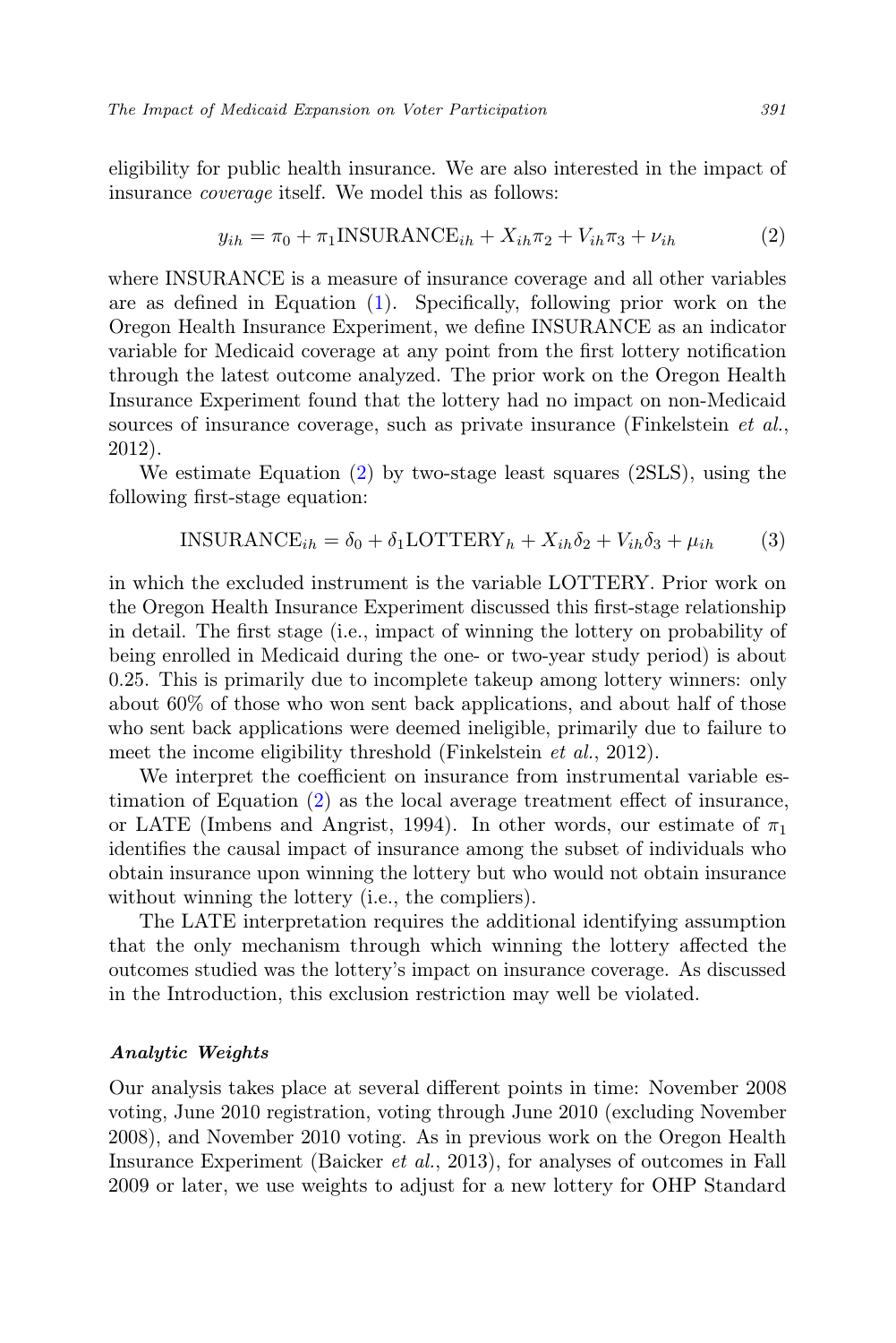which the state conducted beginning in the fall of 2009; Appendix B (pp.  $8-10$ ) describes these weights in more detail.

#### Balance

A central question in any analysis of a state-conducted randomization is whether the state actually randomized as they described. This was explored extensively in our prior work (see especially Finkelstein et al., 2012) on the Oregon Health Insurance Experiment, which showed both via simulations and pre-lottery balance tests that the state appears to have randomized as indicated.[3](#page-9-0)

## Results: Voting and Registration

Table [1](#page-10-0) shows the results for voter turnout in the November 2008 general election, overall and by pre-specified categories. This and all subsequent tables follow the same format: we present the control mean in Column 2, the impact of lottery selection on the outcome (i.e., intent-to-treat analysis) in Column 3, the first stage impact of lottery selection on Medicaid coverage in Column 4, the impact of Medicaid coverage on the outcome (i.e., IV analysis) in Column 5, and the p-value (which is the same for the intent-to-treat and IV analyses) in Column 6. We focus our discussion on the impact of Medicaid (Column 5).

Panel A shows the results for voter turnout in November 2008, using three different measures of voting: as measured in the 2010 data, as measured in the 2013 data, and as measured in the 2013 data, controlling for whether the individual voted in any pre-lottery election (i.e., in 2006 or 2007). The results indicate that Medicaid increased the probability of voting, although the results range from statistically significant, to marginally significant, to marginally insignificant depending on the specification. The point estimates indicate that Medicaid increased the probability of voting in the November 2008 general election by 2.1–2.5 percentage points, depending on the specification. This represents a 6–7% increase off the 33–34% voting rate among the controls.

Panel B looks at results separately by pre-specified cuts of the data. The most striking pattern is by gender. In the control group, voting rates are somewhat higher among women (37%) than men (30%), but the impact of Medicaid on voting appears to be entirely concentrated among men. Medicaid

<span id="page-9-0"></span> ${}^{3}$  For completeness, Appendix Table A1 (p. 12) shows treatment and control balance on pre-randomization demographic characteristics (lottery list variables) as well as whether the individual voted prior to the lottery (i.e., in a 2006 or 2007 election), and confirms that, as expected, these characteristics are similar between the treatment and control prior to the lottery.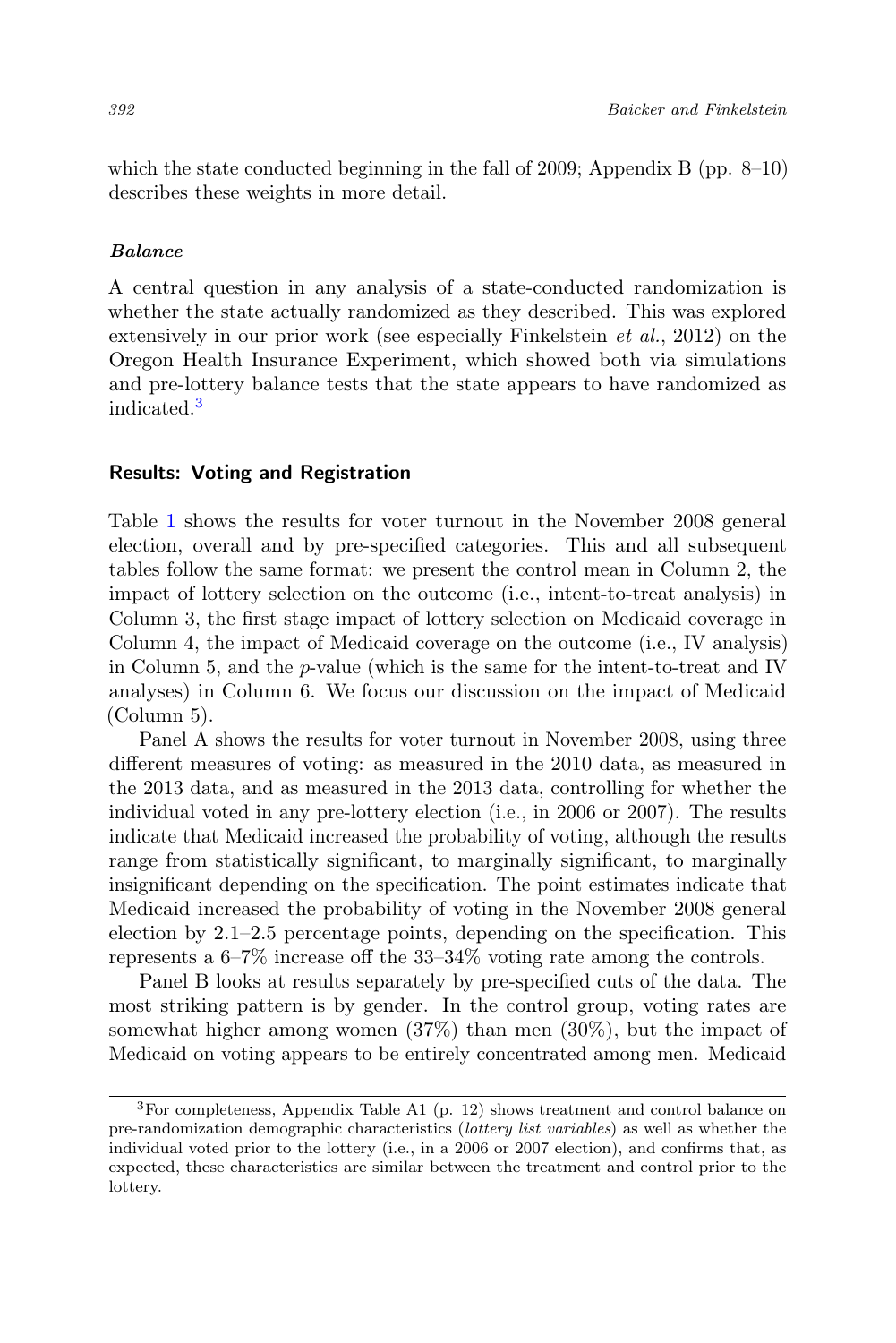<span id="page-10-0"></span>

|                                      |                  | Control | Effect of |         | Effect of |            |
|--------------------------------------|------------------|---------|-----------|---------|-----------|------------|
|                                      |                  | group   | lottery   | First   | medicaid  |            |
|                                      | $\boldsymbol{N}$ | mean    | selection | stage   | coverage  | $p$ -Value |
|                                      | (1)              | (2)     | (3)       | (4)     | (5)       | (6)        |
| Panel A: Overall                     |                  |         |           |         |           |            |
| Measured in 2010 data                | 74,922           | 33.814  | 0.691     | 0.271   | 2.549     | 0.073      |
|                                      |                  |         | (0.385)   | (0.003) | (1.420)   |            |
| Measured in 2013 data                | 74,922           | 32.789  | 0.577     | 0.271   | 2.129     | 0.130      |
|                                      |                  |         | (0.382)   | (0.003) | (1.408)   |            |
| Measured in 2013 data,               | 74,922           | 32.789  | 0.609     | 0.271   | 2.244     | 0.046      |
| controlling for<br>pre-period voting |                  |         | (0.304)   | (0.003) | (1.123)   |            |
| Panel B: By category                 |                  |         |           |         |           |            |
| Gender                               |                  |         |           |         |           |            |
| Female                               | 41,249           | 37.170  | 0.106     | 0.264   | 0.402     | 0.831      |
|                                      |                  |         | (0.498)   | (0.004) | (1.886)   |            |
| Male                                 | 33,673           | 29.593  | 1.510     | 0.281   | 5.381     | 0.004      |
|                                      |                  |         | (0.523)   | (0.004) | (1.864)   |            |
| Age                                  |                  |         |           |         |           |            |
| Ages 19-49                           | 54,814           | 30.369  | 0.562     | 0.263   | 2.140     | 0.197      |
|                                      |                  |         | (0.436)   | (0.004) | (1.657)   |            |
| Ages $50-64$                         | 20,108           | 43.054  | 1.119     | 0.294   | 3.808     | 0.142      |
|                                      |                  |         | (0.762)   | (0.006) | (2.596)   |            |
| English-language lottery materials   |                  |         |           |         |           |            |
| No                                   | 6,440            | 7.021   | 0.296     | 0.189   | 1.570     | 0.674      |
|                                      |                  |         | (0.705)   | (0.011) | (3.734)   |            |
| Yes                                  | 68,482           | 36.081  | 0.645     | 0.279   | 2.312     | 0.113      |
|                                      |                  |         | (0.407)   | (0.003) | (1.458)   |            |
| Zip in a Democratic county (2008)    |                  |         |           |         |           |            |
| No                                   | 26,723           | 32.434  | 0.220     | 0.279   | 0.788     | 0.733      |
|                                      |                  |         | (0.646)   | (0.006) | (2.313)   |            |
| Yes                                  | 48,199           | 34.565  | 0.950     | 0.267   | 3.561     | 0.048      |
|                                      |                  |         | (0.479)   | (0.004) | (1.797)   |            |

Table 1: November 2008 voter turnout.

Notes: The first-stage variable is an indicator for Medicaid coverage at any point from the first lottery notification through the November 2008 election. In Panel (A), different rows use different data pulls (as indicated) and the third row additionally includes an indicator variable for whether the individual voted in a pre-lottery election (defined as having voted in at least one of the 2006 or 2007 elections shown in Table A3). Results in Panel (B) use the 2010 data pull. Column 3 shows the intentto-treat estimates from Equation [\(1\)](#page-7-0); Column 4 shows the first-stage estimates from Equation [\(3\)](#page-8-1); Column 5 shows the IV estimates of the impact of Medicaid coverage using the lottery as an instrument for Medicaid from Equation [\(2\)](#page-8-0). All analyses are unweighted, include controls for household size, and adjust the standard errors for household clusters.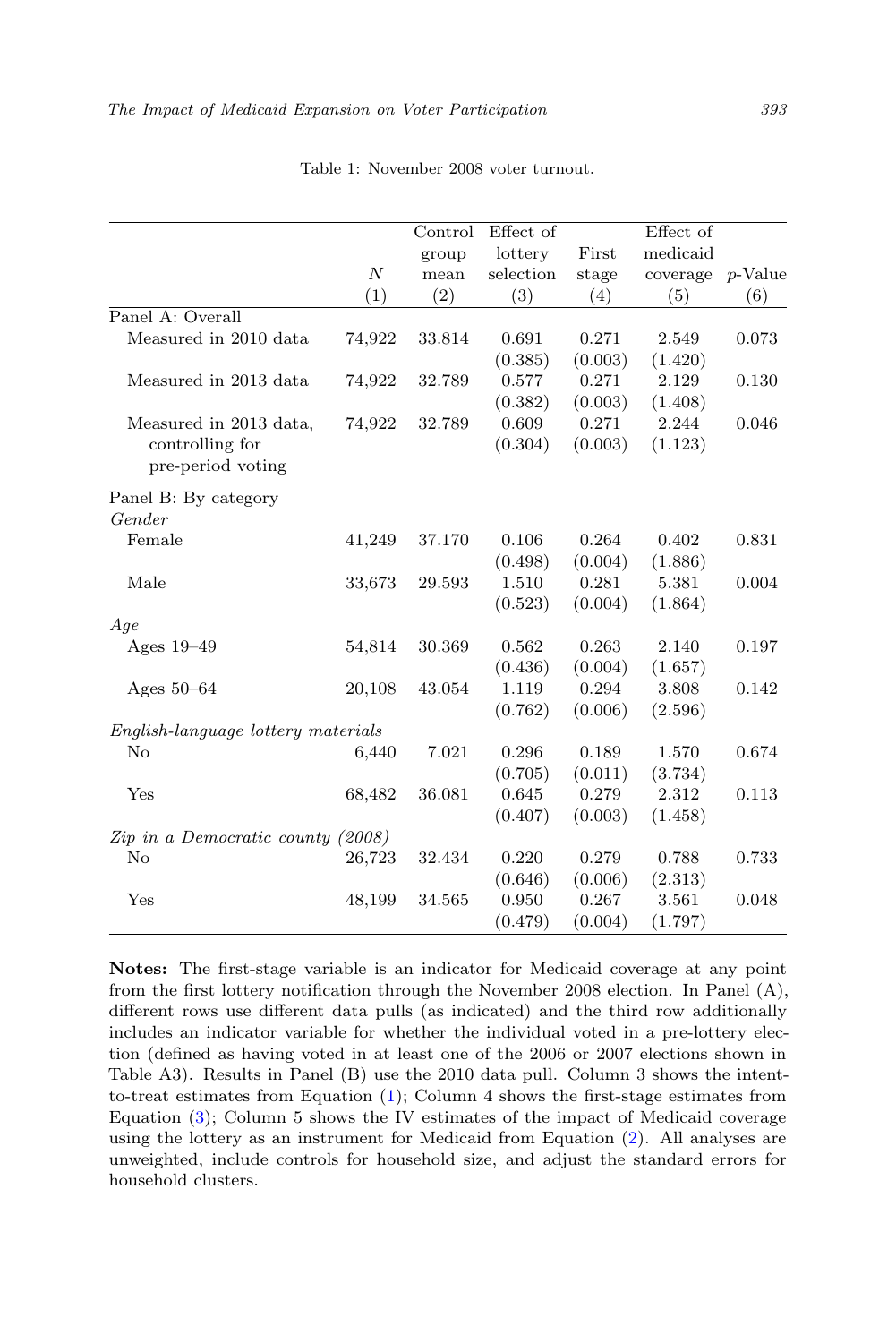increased the probability of voting for women by a statistically insignificant 0.4 percentage points ( $p$ -value = 0.83). By contrast, Medicaid increased the probability of voting for men by a statistically significant 5.4 percentage points (*p*-value  $= 0.004$ ); this represents an 18% increase in the probability of men voting relative to the control group. Some evidence also points to larger effects in Democratic counties — i.e., counties where the majority voted for Barack Obama in the 2008 presidential election. In such counties, Medicaid increased the probability of voting by 3.6 percentage points (*p*-value  $= 0.048$ ) or about 10%; in non-Democratic counties, Medicaid increased the probability of voting by a statistically insignificant 0.8 percentage points ( $p$ -value = 0.74) or about 2%. Appendix Table A2 (pp. 13–14) shows these results are robust to measuring voting in the 2013 data instead of in the 2010 data, and also to controlling for whether the individual voted in a pre-lottery election in 2006 or 2007.

Table [2](#page-12-0) looks at the impact of Medicaid on voter registration, which we measure as of June 2010 in the 2010 data. None of the results are statistically significant but the patterns are of interest, especially when viewed alongside the turnout results from Table [1.](#page-10-0) In particular, the groups that experienced larger increases in voter turnout — men and individuals in Democratic counties also experienced larger increases in the probability of being registered to vote. The magnitudes are also roughly similar. For example, we estimate that Medicaid increased the probability of being registered in a Democratic county by 3.7 percentage points and the probability of voting in a Democratic county by 3.6 percentage points. Likewise, we estimate that Medicaid increased the probability of a man voting in the November 2008 election by 5.4 percentage points, and of a man being registered to vote by 3.6 percentage points. We interpret this as suggestive evidence that the increase in voting may primarily reflect new voter registrations, rather than increased turnout among preexisting registrants.

Table [3](#page-13-0) looks at voter turnout in other post-lottery elections. Panel A analyzes voter turnout in the statewide November 2010 election. Once again, we present three different specifications (as in Table [1\)](#page-10-0) with broadly similar results. Turnout is lower in the 2010 midterm election (about one-quarter rather than one-third for the 2008 election). There is no evidence that Medicaid increased turnout in the November 2010 election; indeed, the point estimates are suggestive of a possible decline in voting. In Panel B, we examine voting in any post-lottery election through June 2010 except for the November 2008 election; these consist of local elections, primaries, or state-wide special elections that ran from late May 2008 through June 2010 (see Table A3 for details). Once again there is no evidence of an increase in voter turnout due to Medicaid. The point estimates are suggestive of a statistically insignificant 2.4 percentage point (over 10%) increase in voting (*p*-value = 0.11).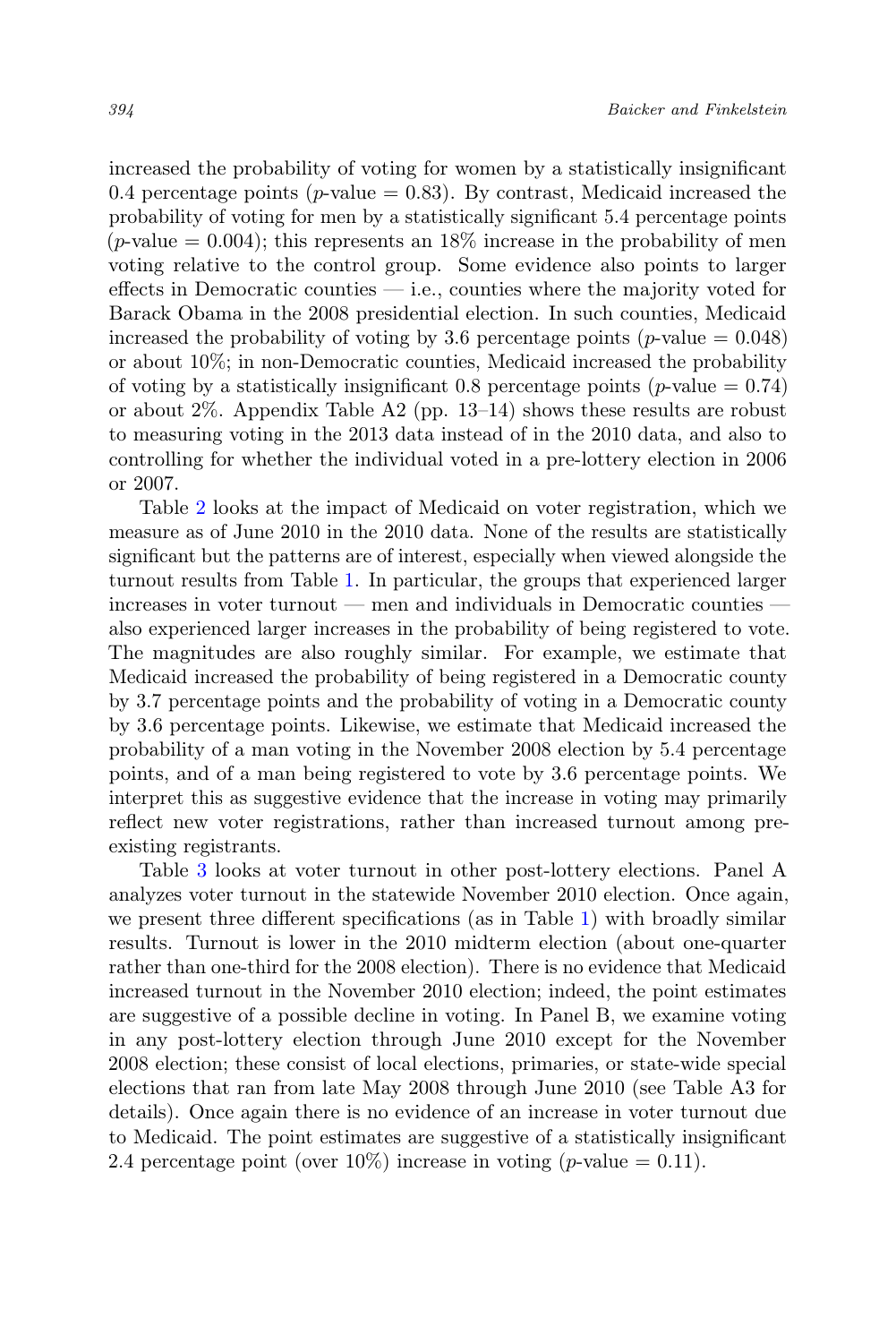<span id="page-12-0"></span>

|                                           |                  | Control | Effect of |         | Effect of |            |
|-------------------------------------------|------------------|---------|-----------|---------|-----------|------------|
|                                           |                  | group   | lottery   | First   | medicaid  |            |
|                                           | $\boldsymbol{N}$ | mean    | selection | stage   | coverage  | $p$ -Value |
|                                           | (1)              | (2)     | (3)       | (4)     | (5)       | (6)        |
| Panel A: Overall and by party affiliation |                  |         |           |         |           |            |
| Overall                                   | 74,922           | 42.032  | 0.511     | 0.238   | 2.149     | 0.228      |
|                                           |                  |         | (0.424)   | (0.004) | (1.782)   |            |
| Registered as a Democrat                  | 74,922           | 19.168  | 0.222     | 0.238   | 0.933     | 0.499      |
|                                           |                  |         | (0.328)   | (0.004) | (1.381)   |            |
| Registered as a                           | 74,922           | 7.757   | 0.115     | 0.238   | 0.481     | 0.635      |
| Republican                                |                  |         | (0.241)   | (0.004) | (1.015)   |            |
| Registered with another                   | 74,922           | 3.603   | $-0.038$  | 0.238   | $-0.160$  | 0.803      |
| political party                           |                  |         | (0.152)   | (0.004) | (0.640)   |            |
| Registered as a                           | 74,922           | 11.504  | 0.213     | 0.238   | 0.894     | 0.429      |
| non-affiliated voter                      |                  |         | (0.269)   | (0.004) | (1.129)   |            |
| Panel B: By category                      |                  |         |           |         |           |            |
| Gender                                    |                  |         |           |         |           |            |
| Female                                    | 41,249           | 44.851  | 0.272     | 0.226   | 1.206     | 0.617      |
|                                           |                  |         | (0.543)   | (0.005) | (2.408)   |            |
| Male                                      | 33,673           | 38.464  | 0.922     | 0.254   | 3.623     | 0.117      |
|                                           |                  |         | (0.589)   | (0.005) | (2.314)   |            |
| Age                                       |                  |         |           |         |           |            |
| Ages $19-49$                              | 54,814           | 39.441  | 0.309     | 0.231   | 1.338     | 0.525      |
|                                           |                  |         | (0.487)   | (0.004) | (2.107)   |            |
| Ages $50-64$                              | 20,108           | 48.972  | 1.170     | 0.256   | 4.568     | 0.153      |
|                                           |                  |         | (0.817)   | (0.007) | (3.194)   |            |
| English-language lottery materials        |                  |         |           |         |           |            |
| No                                        | 6,440            | 10.261  | 0.455     | 0.164   | 2.778     | 0.618      |
|                                           |                  |         | (0.911)   | (0.014) | (5.570)   |            |
| Yes                                       | 68,482           | 44.751  | 0.367     | 0.245   | 1.498     | 0.406      |
|                                           |                  |         | (0.441)   | (0.004) | (1.802)   |            |
| Zip in a Democratic county (2008)         |                  |         |           |         |           |            |
| No                                        | 26,723           | 41.688  | $-0.118$  | 0.248   | $-0.478$  | 0.868      |
|                                           |                  |         | (0.713)   | (0.006) | (2.880)   |            |
| Yes                                       | 48,199           | 42.219  | 0.858     | 0.232   | 3.693     | 0.103      |
|                                           |                  |         | (0.526)   | (0.005) | (2.262)   |            |

Table 2: Registered to vote (as of June 22, 2010).

Notes: All data are from the 2010 data pull, and all analyses are weighted to account for a series of new Medicaid lottery draws that began in Fall 2009, using weights that account for lottery selection through June 1, 2010. First-stage variable is an indicator for Medicaid coverage, defined as being on Medicaid at any point from the first-lottery notification through June 1, 2010. Column 3 shows the intent-to-treat estimates from Equation [\(1\)](#page-7-0); Column 4 shows the first-stage estimates from Equation [\(3\)](#page-8-1); Column 5 shows the IV estimates of the impact of Medicaid coverage using the lottery as an instrument for Medicaid from Equation [\(2\)](#page-8-0). All analyses include controls for household size, and adjust the standard errors for household clusters.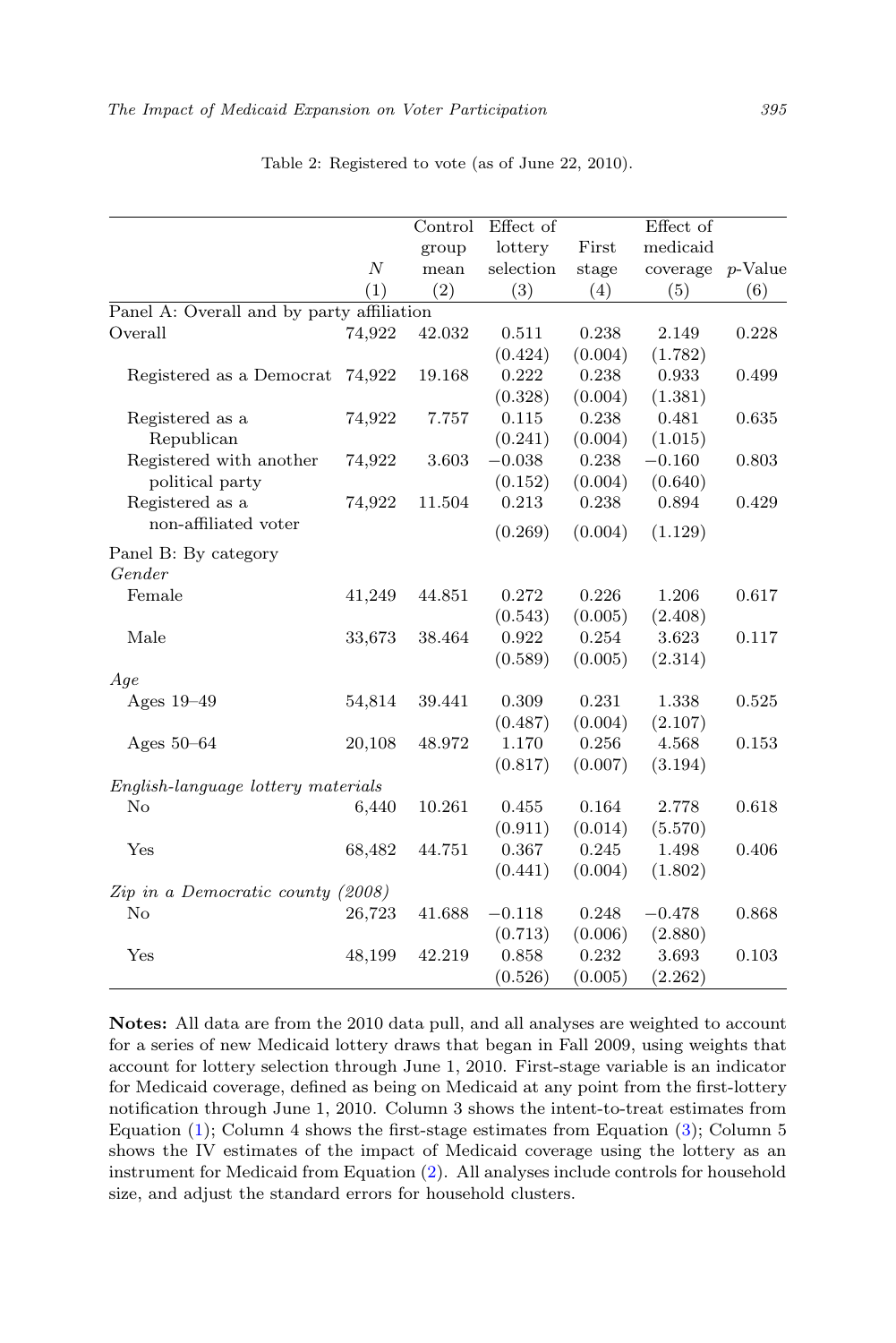<span id="page-13-0"></span>

|                                          |        | Control | Effect of |         | Effect of |         |
|------------------------------------------|--------|---------|-----------|---------|-----------|---------|
|                                          |        | group   | lottery   | First   | medicaid  |         |
|                                          | N      | mean    | selection | stage   | coverage  | p-Value |
|                                          | (1)    | (2)     | 3)        | (4)     | (5)       | (6)     |
| Panel A: November 2010 election          |        |         |           |         |           |         |
| Measured in 2013 data                    | 74,922 | 22.895  | $-2.590$  | 0.229   | $-11.330$ | 0.080   |
|                                          |        |         | (1.529)   | (0.013) | (6.463)   |         |
| Measured in 2013 data,                   | 74,922 | 22.895  | $-1.170$  | 0.229   | $-5.156$  | 0.228   |
| controlling for                          |        |         | (0.984)   | (0.013) | (4.273)   |         |
| pre-period voting                        |        |         |           |         |           |         |
| Panel B: Any other post-lottery election |        |         |           |         |           |         |
| Measured in 2010 data                    | 74.922 | 20.528  | 0.577     | 0.238   | 2.428     | 0.107   |
|                                          |        |         | (0.358)   | (0.004) | (1.505)   |         |

Table 3: Voter turnout — other post-lottery elections.

Notes: Panel A outcome is from the 2013 data pull; Panel B outcome is from the 2010 data pull. "Any other post-lottery election" is any election from May 2008 through June 2010 except the November 2008 election (see Table A3 for list). The analysis of the November 2010 election is weighted to account for a series of new Medicaid lottery draws that began in Fall 2009, using weights to account for lottery selection through November 2010; the first-stage variable is defined as being on Medicaid at any point from the first lottery notification date through the November 2010 election. The "any other post-lottery" election uses weights through June 2010 and defines the first-stage variable as being on Medicaid at any point from the first notification date through June 1, 2010. Column 3 shows the intent-to-treat estimates from Equation  $(1)$ ; Column 4 shows the first-stage estimates from Equation  $(3)$ ; Column 5 shows the IV estimates of the impact of Medicaid coverage using the lottery as an instrument for Medicaid from Equation [\(2\)](#page-8-0). All analyses include controls for household size, and adjust the standard errors for household clusters.

Overall the results in Table [3](#page-13-0) suggest that the impact of Medicaid on voting in the November 2008 election does not persist over subsequent elections. This finding admits two — very different — possible interpretations. One is that the impact of Medicaid on voting is confined to presidential elections, or other high turnout elections. For our study population, voter turnout is at least 50% higher in the November 2008 election than in either of the other two elections we studied; Medicaid may only affect the marginal voter in such high-turnout elections. Another possibility is that the impacts of Medicaid coverage dissipate over time. Given the complementary findings from Clinton and Sances (2018) that the 2014 ACA Medicaid expansion increased voter turnout in the 2014 election but not the 2016 (presidential) election, we read the evidence as overall suggestive of an immediate, but temporary impact of Medicaid.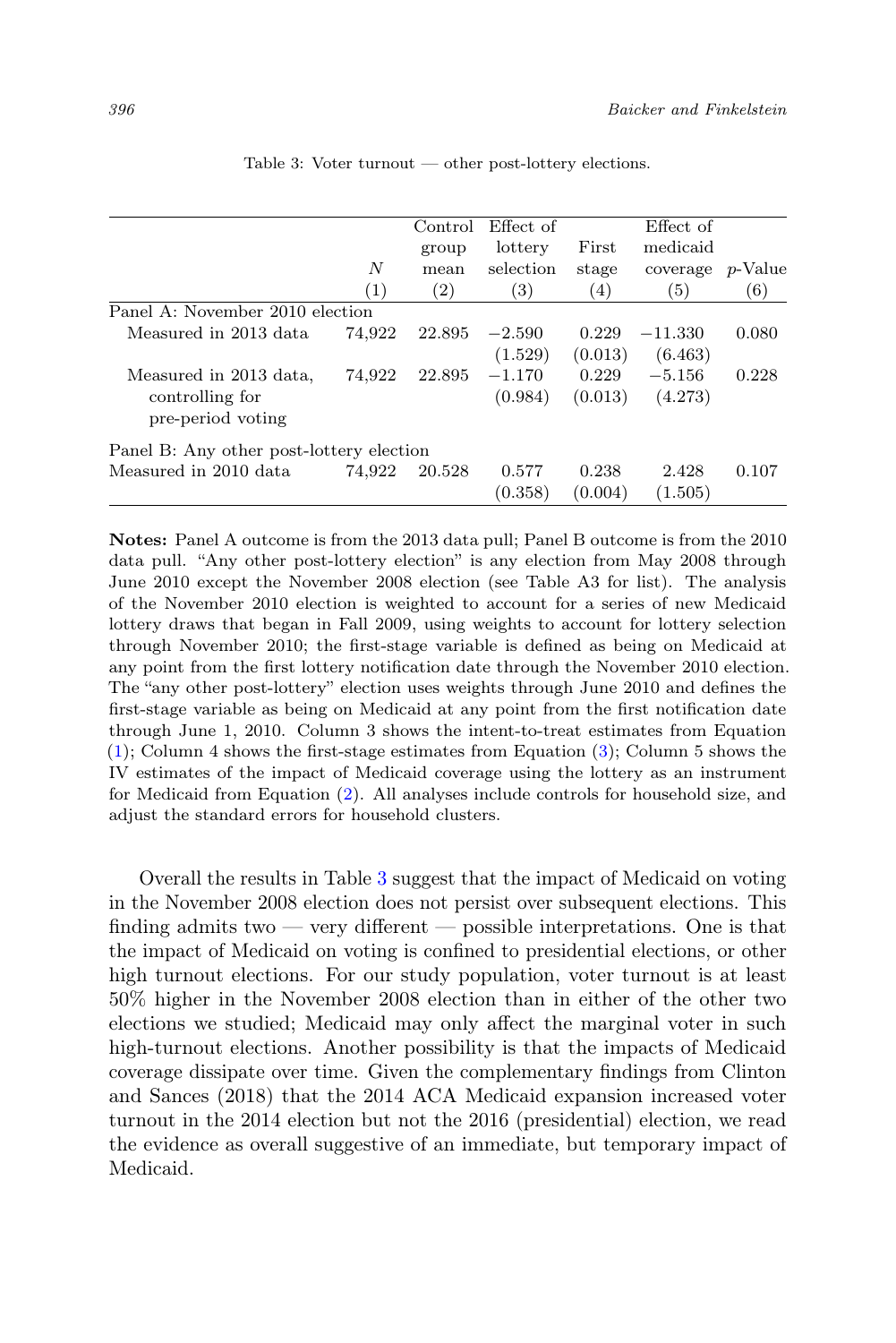# Conclusion

Decisions to expand or contract public benefit programs in general and public health insurance plans in particular are often politically fraught, not least because of the implications for resource allocation across groups. These issues are compounded by the differential voting patterns of affected groups, and further complicated by the effect that program coverage might have on voting behavior.

Despite the first-order importance of these questions, evidence of the causal effect of public benefit programs on voter behavior in the United States is limited. This paper examines the impact of a major public program in the United States, Medicaid, on voter registration and voter turnout. To do so, we take advantage of a 2008 policy in Oregon that randomly assigned access to Medicaid to assess the causal effect of Medicaid on turnout and registration. We find significant impacts on voter turnout — particularly among men and in Democratic counties — that show up immediately after the Medicaid expansion but do not persist two years later.

Our finding of a temporary impact of the 2008 Oregon Medicaid expansion on voter turnout is similar to what Clinton and Sances (2018) find in the context of the 2014 ACA Medicaid expansions. This is striking because the political discourse surrounding the two Medicaid expansions was very different. The Oregon Medicaid expansion stemmed from a state agency's decision about a fair way to allocate a limited number of available slots, and was not particularly partisan or politicized. By contrast, the ACA Medicaid expansions were highly politicized and partisan.

A fade out effect on voter turnout in these two very different climates suggests that the temporary nature of Medicaid's effect on turnout may be a more general result. This in turn raises an intriguing puzzle, because neither resource effects nor interpretive effects are obviously transitory in nature. Moreover, evidence that voting is habit forming (e.g., Gerber  $et \ al.,\ 2003;$ Plutzer, 2002) would further suggest a permanent impact of Medicaid on voter turnout. The finding from these two different studies of a temporary impact of Medicaid on voting presents a critical puzzle for future work. More broadly, our results contribute important insights about the relationship between the social safety net and democratic governance.

## References

Baicker, K. and A. Finkelstein (2013), "Effects of Medicaid on Clinical Outcomes — Reply to Letters", The New England Journal of Medicine, 369(6), 581–3.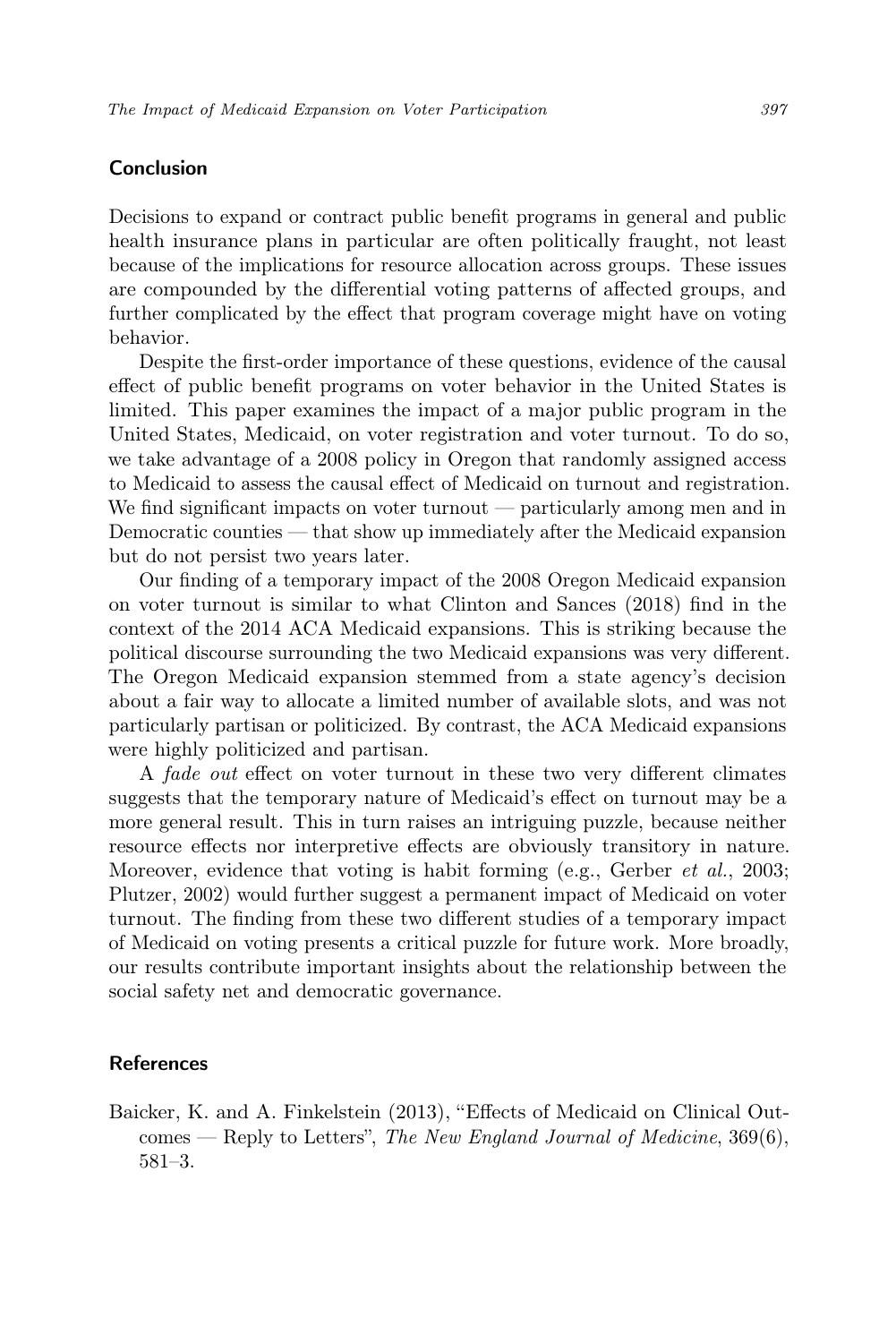- Baicker, K., A. Finkelstein, J. Song, and S. Taubman (2014), "The Impact of Medicaid on Labor Market Activity and Program Participation: Evidence from the Oregon Health Insurance Experiment", American Economic Review, 104(5), 322–8, doi:10.1257/aer.104.5.322.
- Baicker, K., S. L. Taubman, H. L. Allen, M. Bernstein, J. H. Gruber, J. P. Newhouse, and E. C. Schneider (2013), "The Oregon Experiment–Effects of Medicaid on Clinical Outcomes", The New England Journal of Medicine, 368(18), 1713–22, doi:10.1056/NEJMsa1212321.
- Blais, A. (2000), To Vote or Not to Vote: The Merits and Limits of Rational Choice Theory, Pittsburgh: University of Pittsburgh Press.
- Brady, H. E., S. Verba, and K. L. Schlozman (1995), "Beyond SES: A Resource Model of Political Participation", American Political Science Review, 89(2), 271–94, doi:10.2307/2082425.
- Campbell, A. L. (2012), "Policy Makes Mass Politics", Annual Review of Political Science, 15(1), 333–51, doi:10.1146/annurev-polisci-012610-135202.
- Center for Medicare & Medicaid Services (2018), NHE Fact Sheet. [https:](https://www.cms.gov/research-statistics-data-and-systems/statistics-trends-and-reports/nationalhealthexpenddata/nhe-fact-sheet.html) [//www.cms.gov/research-statistics-data-and-systems/statistics-trends](https://www.cms.gov/research-statistics-data-and-systems/statistics-trends-and-reports/nationalhealthexpenddata/nhe-fact-sheet.html)[and-reports/nationalhealthexpenddata/nhe-fact-sheet.html.](https://www.cms.gov/research-statistics-data-and-systems/statistics-trends-and-reports/nationalhealthexpenddata/nhe-fact-sheet.html)
- Clinton, J. D. and M. W. Sances (2018), "The Politics of Policy: The Initial Mass Political Effects of Medicaid Expansion in the States", American Political Science Review, 112(1), 167–85, doi:10.1017/S0003055417000430.
- Dave, D. M., H. Corman, and N. Reichman (2016), "Effects of Welfare Reform on Women's Voting Participation", Working Paper 22052. National Bureau of Economic Research. doi:10.3386/w22052. [https://www.nber.org/papers/](https://www.nber.org/papers/w22052) [w22052.](https://www.nber.org/papers/w22052)
- Finkelstein, A. N., S. L. Taubman, H. L. Allen, B. J. Wright, and K. Baicker (2016), "Effect of Medicaid Coverage on ED Use — Further Evidence from Oregon's Experiment", The New England Journal of Medicine, 375(16), 1505–7, doi:10.1056/NEJMp1609533.
- Finkelstein, A., S. Taubman, B. Wright, M. Bernstein, J. Gruber, J. P. Newhouse, H. Allen, K. Baicker, and O. H. S. Group (2012), "The Oregon Health Insurance Experiment: Evidence from the First Year", The Quarterly Journal of Economics, 127(3), 1057–106, doi:10.1093/qje/qjs020.
- Gay, C. (2012), "Moving to Opportunity: The Political Effects of a Housing Mobility Experiment", Urban Affairs Review, 48(2), 147–79, doi:10.1177/1078087411426399.
- Gerber, A., D. Green, and R. Shachar (2003), "Voting May be Habit-Forming: Evidence from a Randomized Field Experiment", American Journal of Political Science, 47(3), 540–50.
- Gruber, J. (1997), "The Consumption Smoothing Benefits of Unemployment Insurance", The American Economic Review, 87(1), 192–205.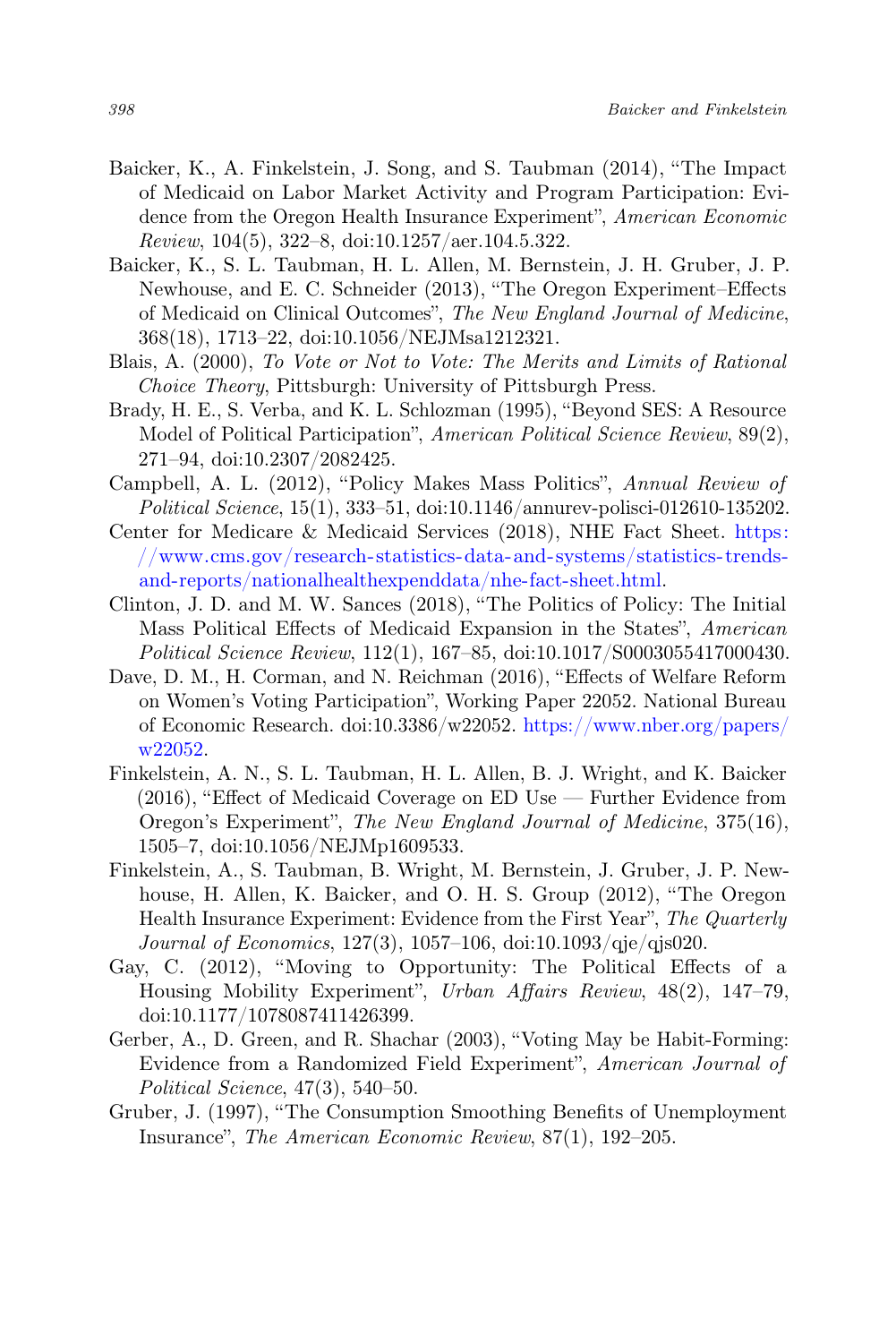- Haselswerdt, J. (2017), "Expanding Medicaid, Expanding the Electorate: The Affordable Care Act's Short-Term Impact on Political Participation", Journal of Health Politics, Policy and Law, 42(4), 667–95, doi:10.1215/03616878- 3856107.
- Highton, B. and R. E. Wolfinger (2001), "The Political Implications of Higher Turnout", British Journal of Political Science, 31(1), 179–92.
- Hu, L., R. Kaestner, B. Mazumder, S. Miller, and A. Wong (2016), "The Effect of the Patient Protection and Affordable Care Act Medicaid Expansions on Financial Wellbeing", Working Paper 22170. National Bureau of Economic Research. doi:10.3386/w22170. [https://www.nber.org/papers/w22170.](https://www.nber.org/papers/w22170)
- Imbens, G. W. and J. D. Angrist (1994), "Identification and Estimation of Local Average Treatment Effects", Econometrica, 62(2), 467–75, doi:10.2307/2951620.
- Labonne, J. (2013), "The Local Electoral Impacts of Conditional Cash Transfers: Evidence from a Field Experiment", Journal of Development Economics, 104(September), 73–88, doi:10.1016/j.jdeveco.2013.04.006.
- Leighley, J. E. and J. Nagler (2014), Who Votes Now?: Demographics, Issues, Inequality and Turnout in the United States, Princeton: Princeton University Press.
- Manacorda, M., E. Miguel, and A. Vigorito (2011), "Government Transfers and Political Support", American Economic Journal: Applied Economics, 3(3), 1–28, doi:10.1257/app.3.3.1.
- Mazumder, B. and S. Miller (2016), "The Effects of the Massachusetts Health Reform on Household Financial Distress", American Economic Journal: Economic Policy, 8(3), 284–313.
- Mettler, S. (2005), Soldiers to Citizens: The G.I. Bill and the Making of the Greatest Generation, Oxford, New York: Oxford University Press.
- Mettler, S. and J. M. Stonecash (2008), "Government Program Usage and Political Voice", Social Science Quarterly, 89(2), 273–93, doi:10.1111/j.1540- 6237.2008.00532.x.
- Michener, J. (2016), "Race, Poverty, and the Redistribution of Voting Rights", *Poverty & Public Policy*,  $8(2)$ ,  $106-28$ , doi:10.1002/pop4.137.
- Michener, J. D. (2017), "People, Places, Power: Medicaid Concentration and Local Political Participation", Journal of Health Politics, Policy and Law, 42(5), 865–900, doi:10.1215/03616878-3940468.
- O, Ana L. De La (2013), "Do Conditional Cash Transfers Affect Electoral Behavior? Evidence from a Randomized Experiment in Mexico", American Journal of Political Science, 57(1), 1–14, doi:10.1111/j.1540-5907.2012.00617.x.
- Ojeda, C. (2015), "Depression and Political Participation", Social Science  $Quarterly, 96(5), 1226-43, \text{doi: } 10.1111/\text{ssqu.}12173.$
- Pacheco, J. and J. Fletcher (2015), "Incorporating Health into Studies of Political Behavior: Evidence for Turnout and Partisanship", Political Research Quarterly, 68(1), 104–16, doi:10.1177/1065912914563548.